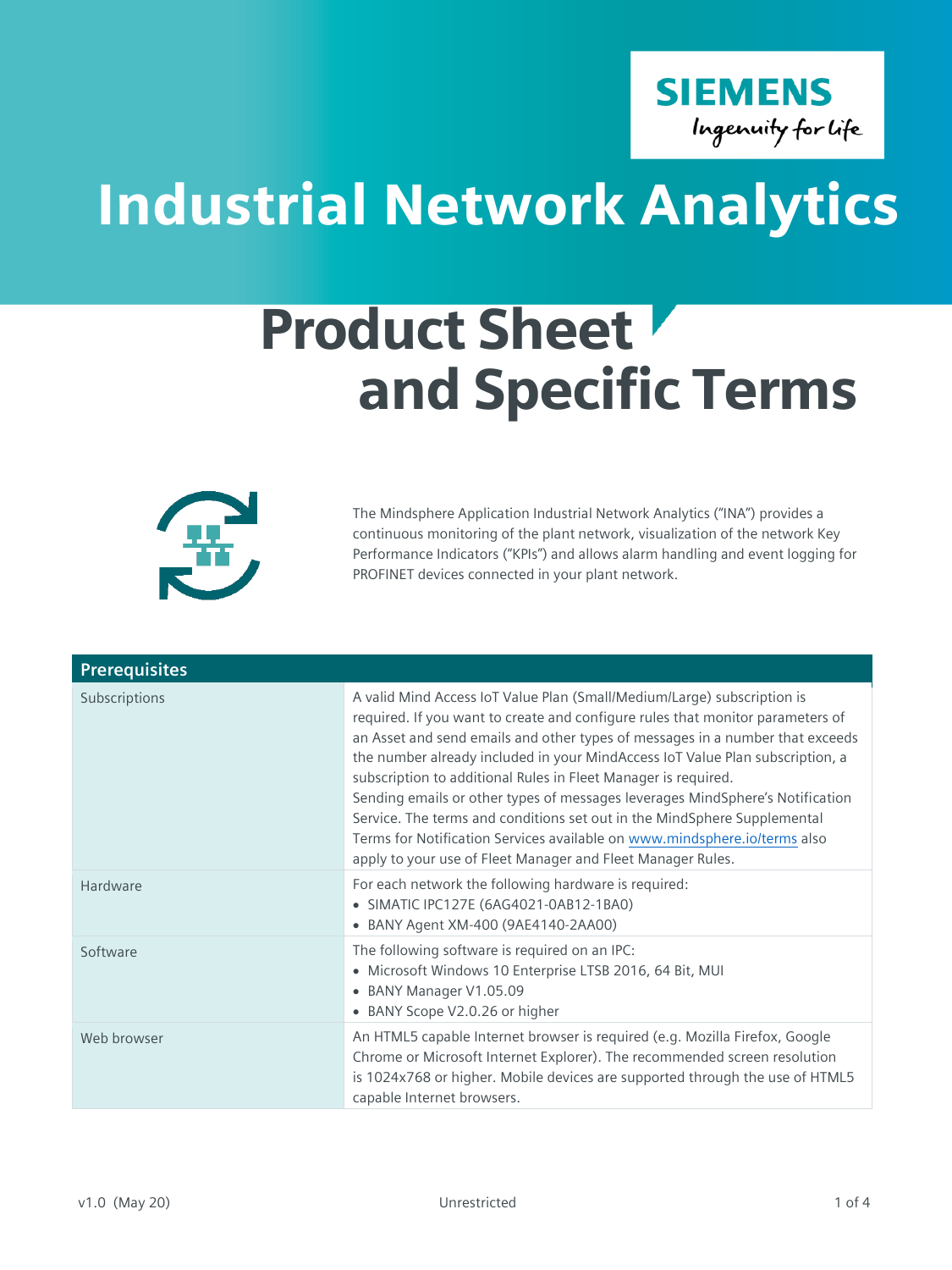| <b>Description</b> |                                                                                                                                                                                                                                  |
|--------------------|----------------------------------------------------------------------------------------------------------------------------------------------------------------------------------------------------------------------------------|
| <b>Statuses</b>    | Provides information about the current status of the plant network like number<br>of connected devices, number of recent events and network load.                                                                                |
| Alarming           | In the alarming module one can define rules to notify via email if plant network<br>KPIs are exceeding set thresholds.                                                                                                           |
| Visualization      | The visualization module offers an overview of the connected plant network KPIs<br>such as received packages, network load, broadcast and multicasts, missing<br>telegram, jitter and packets with errors in a continuous trend. |
| Devices            | The device list shows all the devices connected to the plant network with<br>address and status information.                                                                                                                     |
| Event logs         | The event log shows all events with time stamp, source and destination address,<br>of the connected PROFINET devices.                                                                                                            |

| <b>Pricing Model</b>                                                                                                                                                                                                                                                         |                                                                                                                                                                                                                                                                                                                                                                                                                                                                                                                                                                                                                                                                                                                                                                                                                                                              |                             |
|------------------------------------------------------------------------------------------------------------------------------------------------------------------------------------------------------------------------------------------------------------------------------|--------------------------------------------------------------------------------------------------------------------------------------------------------------------------------------------------------------------------------------------------------------------------------------------------------------------------------------------------------------------------------------------------------------------------------------------------------------------------------------------------------------------------------------------------------------------------------------------------------------------------------------------------------------------------------------------------------------------------------------------------------------------------------------------------------------------------------------------------------------|-----------------------------|
| Fee for                                                                                                                                                                                                                                                                      | <b>Base subscription</b>                                                                                                                                                                                                                                                                                                                                                                                                                                                                                                                                                                                                                                                                                                                                                                                                                                     | <b>Operation and Update</b> |
| Price                                                                                                                                                                                                                                                                        | 0€ 1                                                                                                                                                                                                                                                                                                                                                                                                                                                                                                                                                                                                                                                                                                                                                                                                                                                         | 480 € per Asset/year 1      |
| <b>Billing cycle</b>                                                                                                                                                                                                                                                         | n/a                                                                                                                                                                                                                                                                                                                                                                                                                                                                                                                                                                                                                                                                                                                                                                                                                                                          | Yearly in advance           |
| <sup>1)</sup> If a price is displayed in a different currency on the product detail page of Industrial Network Analytics on www.mindsphere.io/store in your country of<br>residence at the date of enablement of the Asset or in the Order Form, such price will be charged. |                                                                                                                                                                                                                                                                                                                                                                                                                                                                                                                                                                                                                                                                                                                                                                                                                                                              |                             |
| Base subscription fee                                                                                                                                                                                                                                                        | The base subscription allows access to the application.                                                                                                                                                                                                                                                                                                                                                                                                                                                                                                                                                                                                                                                                                                                                                                                                      |                             |
| Usage-based fee for Operation and<br>Update                                                                                                                                                                                                                                  | Starting with the month the Asset is enabled to the application, the usage-based<br>Operation and Update fee is charged yearly in advance for each enabled Asset<br>for maintenance of the application and for keeping the application up to date.                                                                                                                                                                                                                                                                                                                                                                                                                                                                                                                                                                                                           |                             |
| Payment terms                                                                                                                                                                                                                                                                | The usage-based Operation and Update fee is charged yearly in advance for each<br>enabled Asset (first time in the month after the Asset has been enabled) for 1<br>year.                                                                                                                                                                                                                                                                                                                                                                                                                                                                                                                                                                                                                                                                                    |                             |
| Subscription Term for the base<br>subscription, termination                                                                                                                                                                                                                  | The Subscription Term for the base subscription ends with termination by you or<br>us. You may terminate your subscription to this application at any time.<br>PLEASE NOTE: Upon your termination of the base subscription your Assets will<br>be disabled with immediate effect and you cannot use this application any<br>longer. You are not entitled to enable Assets after this termination. All fees paid<br>by you to us are non-refundable.<br>We may discontinue the operation of the application by giving you at least 1<br>year notice prior to the planned discontinuation date. You are not entitled to<br>enable Assets after this notification. On the date of discontinuation, the Service<br>is terminated and the regulations in the MindSphere Master Agreement<br>regarding the effect of termination and post termination phase apply. |                             |
| Subscription Term for Operation and<br>Update, termination                                                                                                                                                                                                                   | The Subscription Term for Operation and Update is 1 year for each enabled<br>Asset. Following expiration of the preceding Subscription Term, the subscription<br>automatically renews with a Subscription Term of 1 year unless you disable the<br>respective Asset from your MindAccess Account.<br>You may disable an Asset from the application at any time. In this case, the<br>Subscription Term for Operation and Update will not automatically be extended<br>after it expired and is deemed to be terminated.<br>Once a disabled Asset is enabled again after the end of a valid Subscription Term<br>for Operation and Update, a new Subscription Term for Operation and Update<br>starts, and the Operation and Update fee will be applied again as stated above.                                                                                 |                             |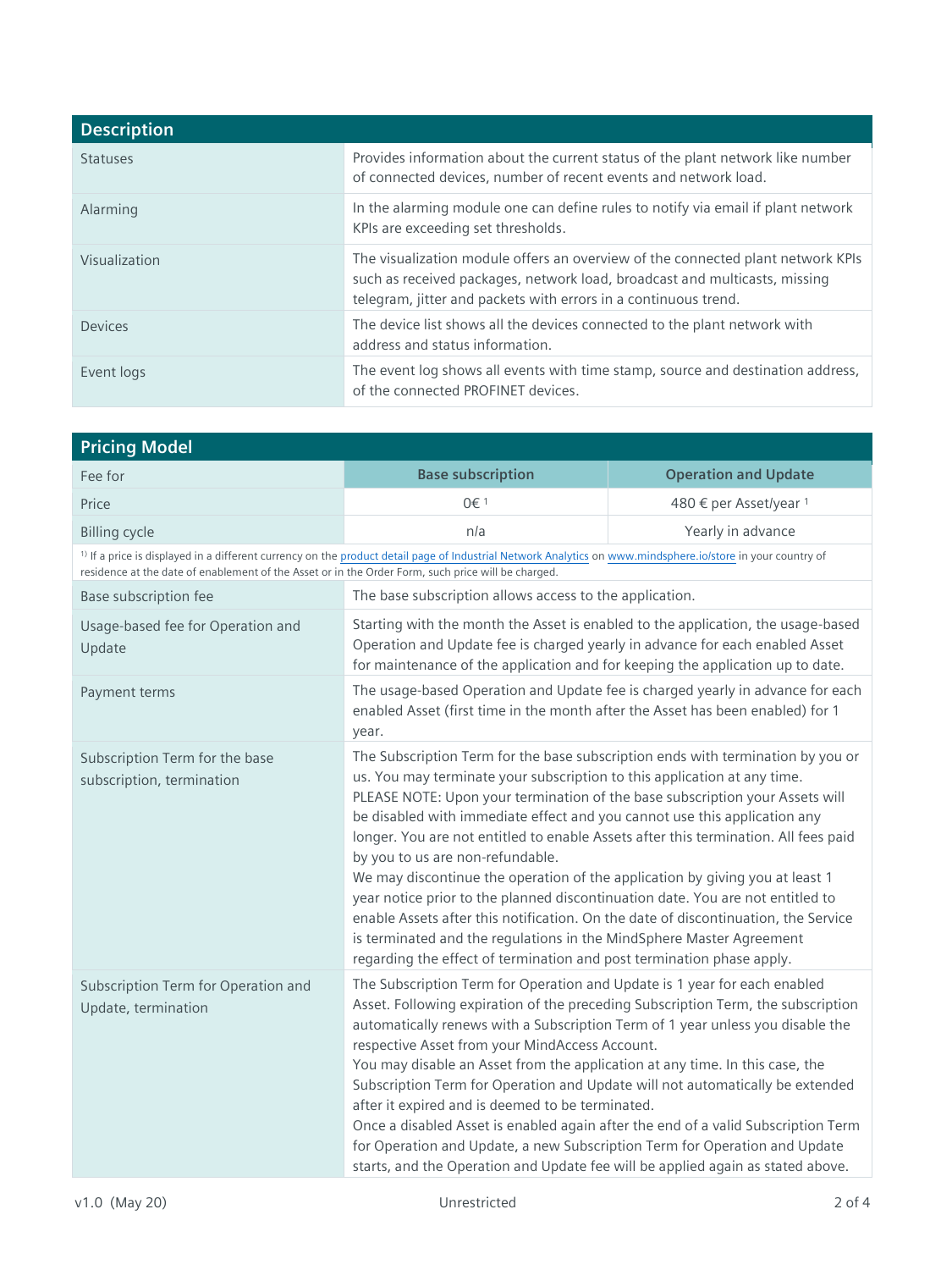| Adaptation of fees | We may change or add new fees (collectively referred to as "Fee Change") due to<br>and to the extent required to reflect: (i) changes in the quality or functionalities<br>of the Service; (ii) material changes in market conditions; (iii) general increases<br>in wages or other employment costs; and/or (iv) changes in procurement costs<br>due to price changes made by our suppliers, in each case to the extent that the |
|--------------------|-----------------------------------------------------------------------------------------------------------------------------------------------------------------------------------------------------------------------------------------------------------------------------------------------------------------------------------------------------------------------------------------------------------------------------------|
|                    | changes affect our provision of the agreed Service. We will notify you of any Fee                                                                                                                                                                                                                                                                                                                                                 |
|                    | Change at least 60 days in advance of the effective date of the Fee Change. Any                                                                                                                                                                                                                                                                                                                                                   |
|                    | Fee Change will only apply from the beginning of a renewed subscription or for                                                                                                                                                                                                                                                                                                                                                    |
|                    | "Evergreen" subscriptions one year after notification of the Fee Change.                                                                                                                                                                                                                                                                                                                                                          |

| <b>Specific Terms</b>                            |                                                                                                                                                                                                                                                                                                                                                                                                                                                                                                                                      |
|--------------------------------------------------|--------------------------------------------------------------------------------------------------------------------------------------------------------------------------------------------------------------------------------------------------------------------------------------------------------------------------------------------------------------------------------------------------------------------------------------------------------------------------------------------------------------------------------------|
| Service Level Agreement                          | The Monthly Uptime Percentage for this application is 98 %. Monthly Uptime<br>Percentage is defined in the MindSphere Supplemental Terms available on<br>www.mindsphere.io/terms.                                                                                                                                                                                                                                                                                                                                                    |
| Responsibility for plant network                 | You are and will always remain responsible for your plant and the condition and<br>operation of your plant network.                                                                                                                                                                                                                                                                                                                                                                                                                  |
| <b>Third Party Terms</b>                         | The application contains Third Party services, including open source software,<br>commercial software, or software-related managed services, which are subject<br>to additional or different terms, license rights, or require certain notices by their<br>licensors, which we are obliged to pass on to you as your licensor and to which<br>you agree to abide ("Third Party Terms"). The Third Party Terms for the<br>application INA are made available via the following web link:<br>https://sie.ag/MindSphere-ThirdParty_INA. |
| Changes to the Product Sheet & Specific<br>Terms | We may update this document from time to time during a Subscription Term in<br>order to reflect any changes agreed with or imposed by our subcontractors<br>(including changes in open source software license terms) or when we introduce<br>new features, supplements, enhancements or capabilities (e.g. that were not<br>previously included with the subscription but added for no additional fee).<br>Changes shall become binding upon the release of a new version of this<br>document on www.mindsphere.io/terms.           |
| Support                                          | Online Support<br>https://support.automation.siemens.com<br><b>Technical Support Basic</b><br>The contact to the experts of the Technical Support in Germany is possible via<br>the following telephone number: +49 (911) 895-7222<br>For the scope of the support services, the current regulations and apply:<br>https://support.industry.siemens.com/cs/sc?lc=de-WW.                                                                                                                                                              |

| <b>Export Control Regulations</b> |   |
|-----------------------------------|---|
| <b>AL</b>                         | N |
| <b>FCCN</b>                       | N |

| Security Information |                                                                                                                                                                                                                |
|----------------------|----------------------------------------------------------------------------------------------------------------------------------------------------------------------------------------------------------------|
| General              | In order to protect plants, systems, machines and networks against cyber<br>threats, it is necessary that you implement and continuously maintain a holistic,<br>state-of-the-art industrial security concept. |